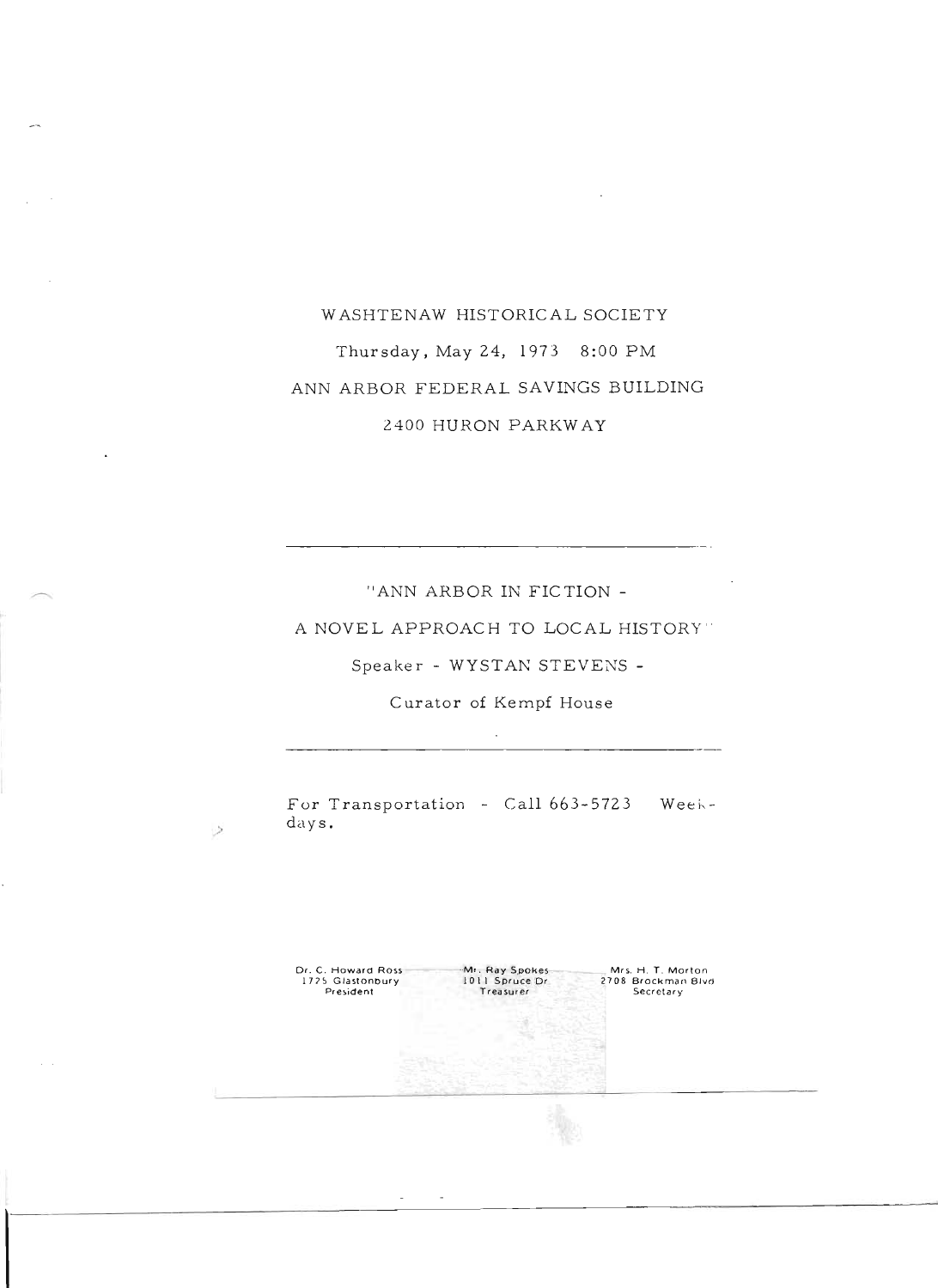## **WASHTENAW HISTORICAL SOCIETY**

## MEMBERSHIP DIRECTORY

| Mrs. Marion E. Abbott                  | 3422 Norwood, Ann Arbor 48104                  | 971-2922  |
|----------------------------------------|------------------------------------------------|-----------|
| Mrs. John Alexander                    | 788 Arlington Blvd., Ann Arbor 48104           | 663-5879  |
| Mrs. Elinor Allen                      | 523 Linden, Ann Arbor 48104                    | 663-1391  |
| Mrs. Irene B. Alling                   | 924 Baldwin Ave., Ann Arbor 48104              | 663-3804  |
| Mr. and Mrs. E.J. Allmendinger         | 814 Henry, Ann Arbor 48104                     | 662-0866  |
| Helene Allmendinger                    | 922 S. State, Ann Arbor 48104                  | 663-1894  |
| Mr. & Mrs. David Anderson              | 295 S. Hewitt, Ypsilanti 48197                 | HU 2-9382 |
| Prof. & Mrs. Leigh Anderson            | 1120 Lincoln, Ann Arbor 48104                  | NO 3-2128 |
| Mrs. Harold Andrus                     | 1002 Hutchins, Ann Arbor 48103                 | NO 8-7493 |
| Betty Jean Arndt                       | 1102 Maiden Lane, Ann Arbor 48105              | 663-1635  |
| Mrs. Wm. Austin Jr.                    | 1029 Pomona, Ann Arbor 48103                   | 761-0343  |
| Mr. & Mrs. Hollie C. Ayres             | 1445 King George Blvd., Ann Arbor 48104        | 971-6428  |
| Louis B. Ayres                         | Hotel Georgiana, Athens, Ga. 30601             |           |
| Mr. & Mrs. Arno Bader                  | 285 Orchard Hills, Ann Arbor 48104             | 663-5898  |
| Mr. & Mrs. Robert Bailey               | 815 McKinley, Ann Arbor 48104                  | 662-3877  |
| Bernard R. Balch                       | 1629 Sheridan Drive, Ann Arbor 48104           | 761-6854  |
| Mrs. W.B. Ballis                       | 3011 Geddes Ave., Ann Arbor 48104              | 663-6594  |
| Mr. & Mrs. Robin Barlow                | 1114 Mixtwood, Ann Arbor 48103                 | 665-5773  |
| Mr. & Mrs. Harry C. & Doris S. Barnett | 533 Elm St., Ann Arbor 48104                   | 665-4261  |
| Mrs. T. Howe Bartholomew               | 1355 Fairlane, Ann Arbor 48104                 | 971-7164  |
| Mr. & Mrs. Herbert Bartlett            | 1801 Chandler, Ann Arbor 48105                 | NO 2-5862 |
| Mr. & Mrs. Carl Bates                  | 2700 Parker Road, Dexter                       | 426-8115  |
| Andrew G. Beierwaltes                  | 1025 Forest Rd., Ann Arbor 48105               | 663-2048  |
| Mrs. Walter Belser                     | 2310 Woodside, Ann Arbor 48104                 | 668-7335  |
| Dr. & Mrs. Wm. Bender                  | 2310 Ayrshue, Ann Arbor 48105                  | 668-6925  |
| Mrs. Wills Bennett                     | 2045 Geddes Ave., Ann Arbor 48104              | NO 2-1278 |
| Mrs. Fred Benz                         | 2100 Devonshire, Ann Arbor 48104               | NO 8-7426 |
| Mrs. Harold Benz                       | 300 Dhu Varren Rd., Ann Arbor 48103            | NO 3-5092 |
| Mr. & Mrs. Gary Bergin                 | 2009 Devonshire, Ann Arbor 48104               | 761-6170  |
| Mr. & Mrs. R.H. Beuhler                | 1016 Berkshire Rd., Ann Arbor 48104            | 663-3270  |
| Prof. & Mrs. Russell Bidlack           | 1709 Cherokee, Ann Arbor 48104                 | 662-5080  |
| Mr. & Mrs. Edwin L Bidwell             | 2008 Shadford Rd., Ann Arbor 48104             | 769-4615  |
| Frederick Bishop                       | 913 Woodmere Terrace, Chattanooga, Tenn. 37411 |           |
| Mrs. W.W. Bishop                       | 1612 Morton, Ann Arbor 48104                   | NO 2-9492 |
| Mr. & Mrs. L.J. Black Jr.              | Arlington Heights, III.                        |           |
| Mrs. Edw. C. Bliska                    | 1631 Granger Ave., Ann Arbor 48104             | NO 2-0155 |
| Mrs. Robert C. Bliss                   | 1777 Landsdowne Rd., Ann Arbor 48105           | NO 3-0757 |
| Mr. & Mrs. Alfred Blixt                | 1328 Forest Court, Ann Arbor 48104             | 769-1848  |
| Mr. & Mrs. Milford Boersma             | 1125 Arlington, Ann Arbor 48104                | 971-5530  |
| Mr. & Mrs. Jay A. Bolt                 | 2300 Melrose, Ann Arbor 48104                  | 761-0444  |
| Mr. & Mrs. James R. Bolin              | 1602 Leaird Drive, Ann Arbor 48105             | 665 7583  |
| Dr. & Mrs. George D. & Glenna E. Boone | 1210 W. Stadium, Ann Arbor 48103               | 662-9245  |
| Prof. & Mrs. Orlan W. Boston           | 5 Roslyn Road, Grosse Pointe 48236             |           |
| Mr. & Mrs. John D. Bowden              | P.O. Box 419, Ann Arbor 48107                  |           |
| Mr. Allen P. Britten                   | 1475 Warrington Dr., Ann Arbor 48103           | 668-7302  |
| Harold Brooks                          | 538 S. Ashley, Ann Arbor 48103                 | 663-5029  |
| Mrs. Robert H. Brougher                | 2131 Melrose, Ann Arbor 48104                  | 665-4641  |
| Mr. B.C. Brown                         | 1205 Island Dr., Apt. 101, Ann Arbor 48105     | 662-5292  |
| Ms. Ethel Brown                        | 309 Wolverine, Manchester 48158                |           |
| Karen L. Brown                         | 1210 Creal Crescent, Ann Arbor 48103           | 769-0107  |
| Mr. & Mrs. Kirby Brown                 | 3045 Provincial Dr., Ann Arbor 48104           | 971-6081  |
| Miss Marjorie Brown                    | 2002 Arbor View Blvd., Ann Arbor 48105         |           |
| Mr. William J. Brownson                | 2101 Winchell, Ann Arbor 48104                 | NO 8-8622 |
| Mr. & Mrs. Walter Buhl                 | 4080 E. Loch Alpine, Ann Arbor 48103           |           |
| Louis E. Burke                         | 2701 Peters Rd., Dexter 48130                  | 668-6396  |
| Miss Flora M. Burt                     | 19684 North Territorial Rd., Chelsea 48118     | 475-2348  |
| Mr. Robert E. Burton                   | 2947 Briarcliff, Ann Arbor 48105               | 663-3728  |
|                                        |                                                |           |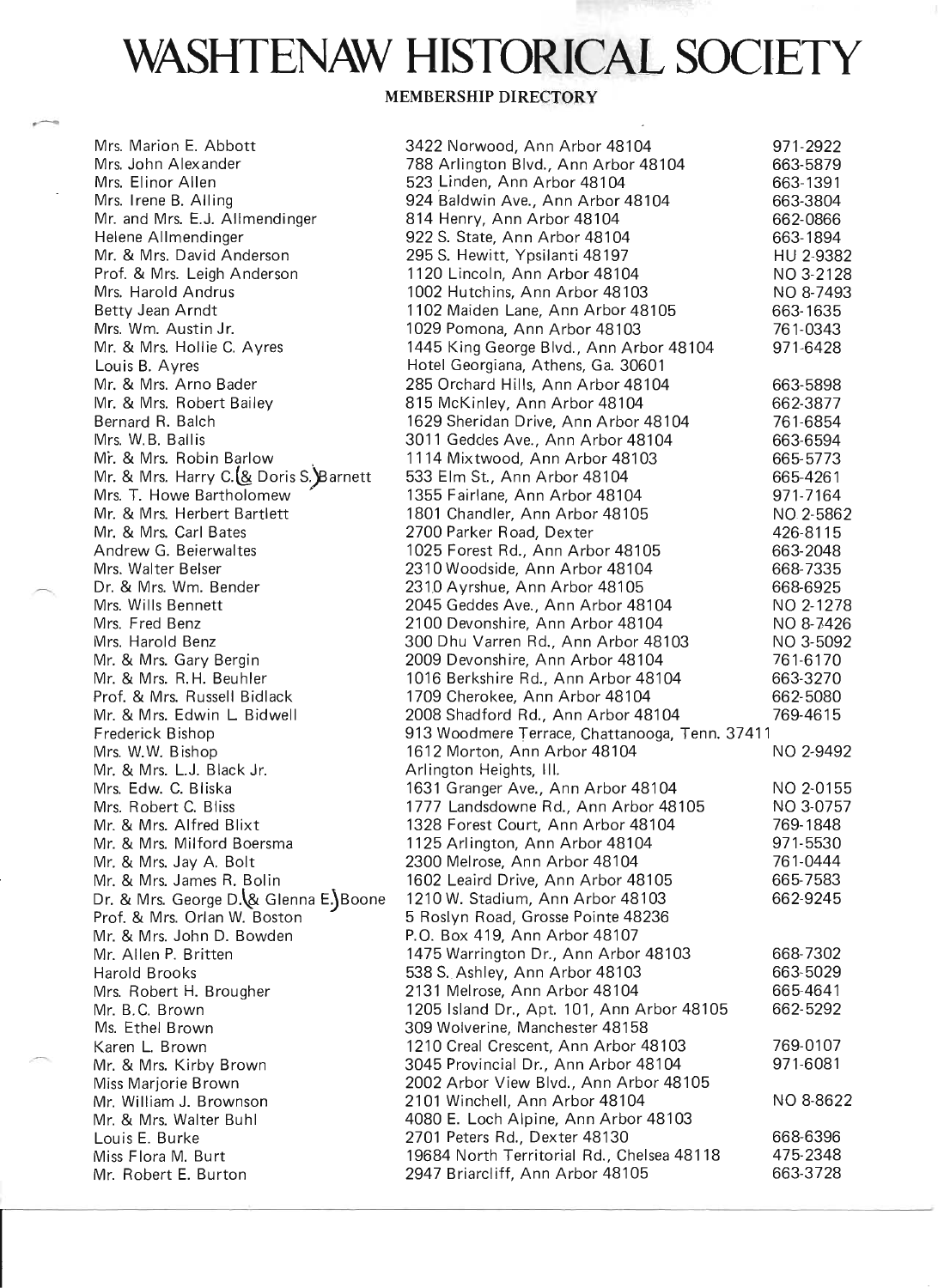Catherine Carroll **Catherine** Carroll **1601 Harding, Ann Arbor 48104** Mrs. Jennie V.A. Dieterle 950 Stein Road, Ann Arbor 48103

Mrs. Robert Butsch 1219 S. Forest, Ann Arbor 48104 663-0789 Dr. Louella Cable **803 Mt. Vernon, Ann Arbor 48103** 663-8328 \Mrs. Geo. Cameron 1515 Ottawa, Ann Arbor 48105 NO 2-9109 Ross W. Campbell 2651 Manchester Rd., Ann Arbor 48104 663-7511<br>Mr. & Mrs. Charles W. Cares 505 Riverview, Ann Arbor 48104 665-8494 Mr. & Mrs. R. E. Carroll (Jan & Ray) 3430 Andover Rd., Ann Arbor 48105 769-9898 Mr. & Mrs. Travis Cash 1628 B roadway, Ann Arbor 48105 NO 8-6250 Mr. & Mrs. Clinton Castor 1415 E. Stadium, Ann Arbor 48104 662-7694 Dr. & Mrs. J.C. Cerny 2800 Fairlane Drive, Ann Arbor 48104 971-7163<br>Mr. & Mrs. James & Mary Ann Chellman 13045 Clinton-Manchester, Clinton 49236 456-7369 13045 Clinton-Manchester, Clinton 49236 456-7369 Mrs. W. Paul Clark **1808 Baldwin, Ann Arbor 48104** NO 3-1462 Mrs. William S. Clarkson 1907 Washtenaw Ave., Ann Arbor 48104 668-6312 Mr. & Mrs. Allen E. Cleveland 1030 Ferdon, Ann Arbor 48104 665-4073 Mr. & Mrs. Geo. E. Clifford 1290 Astor Dr., Ann Arbor 48104 668-6326 Mrs. Harry Cole **663-8449 5171 Waters Rd., Ann Arbor 48103** 663-8449 Mr. & Mrs. Frank C. Collins 1540 Packard, Ann Arbor 48104 663-4092 Mrs. G. P. Collins 1693 W. Stadium, Ann Arbor 48103 662-0356 Mr. & Mrs. Vernor H. Cook 4151 Thornocks Dr., Ann Arbor 48104 971-6251 Miss Mary Cooley 703 South Forest Ave., Ann Arbor 48104 NO 2-4321 Miss Florence Covert 600W. Huron No. 820, Ann Arbor 48103 761-7539 Miss Roxy Cowin 1938 Washtenaw, Ann Arbor 48104 668-6904 Mrs. Morton Cox, Jr. 3991 Pemberton Lane, Ann Arbor 48105 761-7474 Dr. & Mrs. D.B. Crary **1842 Cambridge Road, Ann Arbor 48104** 668-6204 Mrs. W. T. Crandell 1938 Washtenaw, Ann Arbor 48104 668-6904 Mrs. Barbara Crecine 911 Robin Road, Ann Arbor 48103 769-3720 Mr. Earl Cress 528 Sunset, Ann Arbor 48103 662-0462 Mrs. William D. Crim 741 Oakdale, Ann Arbor 48105 663-3696 Dr. & Mrs. Clarence E. Crook 1657 Glenwood Rd., Ann Arbor 48104 971-8666 Mrs. Richard D. Cutting 3680 Riverside Drive, Ann Arbor 48104 971-6267 Mrs. Herbert Dahlstrom 814 Dewey, Ann Arbor 48104 663-5353 Mr. & Mrs. Robert G. Dailey 2116 Tuomy, Ann Arbor 48104 662-6071 Paul A. Daniells 1920 Camelot Dr., Ann Arbor 48104 663-6014 Mr. & Mrs. L. E. Danielson 1000 Vesper Rd., Ann Arbor 48103 663-9881 Mr. & Mrs. John Danovich **807 Duncan, Ann Arbor 48103** 663-5287 Mike Danovich 2722 Packard, Ann Arbor 48104 971-2438 Dr. & Mrs. Fred M. Davenport 1038 Martin Pl., Ann Arbor 48104 662-8704 Mr. & Mrs. Gerald K. Davis 9464 Moon Rd., Saline 48176 429-4438 Mrs. Marion J. Davis 644 Northside, Ann Arbor 48105 NO 3-2264 1526 Harding, Ann Arbor 48104 662-8466 Prof. Julio Del Toro 2001 Vinewood, Ann Arbor 48104 NO 2-0051 Mr. & Mrs. Charles H. (& Nancy M.)Dever 1528 Warwick Court, Ann Arbor 48103 668-8564 Mr. & Mrs. E.F. DeVine **101 Undersdown Rd., Ann Arbor 48105** 668-6041 Mr. & Mrs. Clifton Dey 2317 Devonshire Rd., Ann Arbor 48104 NO 8-7579 Mr. & Mrs. Thomas Dickinson 2334 Buckingham Rd., Ann Arbor 48104 971-7039 Mr. & Mrs. Fred Dobson 1212 Snyder, Ann Arbor 48103 663-4032 Mr. & Mrs. William T. Dobson 3350 Geddes Road, Ann Arbor 48105 663-5642 Prof. & Mrs. Russell Dodge 1233 Island Dr., Ann Arbor 48105 769-4657 Mrs. Carl T. Doman 2900 Overridge Dr., Ann Arbor 48104 971-7373 Mrs. David Doman **1988 4091 Thornoaks Dr., Ann Arboe 48104** 971-6261 Miss Dorothy Donahue 1806 Fair St., Ann Arbor 48103 662-2293 Mr. & Mrs. Donald C. Douglas 4393 W. Waters Rd., Ann Arbor 48103 662-8160 Mr. & Mrs. William G. Dow 915 Heatherway, Ann Arbor 48104 971-7589 Mr. & Mrs. W. Edward Drury 831 Avon Road, Ann Arbor 48104 665-5843 Mrs. Walter R. Drury 1215 Astor, Ann Arbor 48104 665-2215 Mr. & Mrs. William E. Duerr 3093 Overridge Dr., Ann Arbor 48104 971-7455 M.iss Lela Duff 2222 Fuller Rd., Apt. 1214, Ann Arbor 48105 662-2085 Mrs. Margaret Dunn 1 Marshall Court, Ann Arbor 48104 662-7519 Mrs. Richard Earhart 660 Barton Shore Dr., Ann Arbor 48105 761-0592 Miss Linda Eberbach 2249 Glendaloch Rd., Ann Arbor 48104 971-6669 Mr. & Mrs. Oscar Eberbach 2250 Belmont, Ann Arbor 48104 971 -6597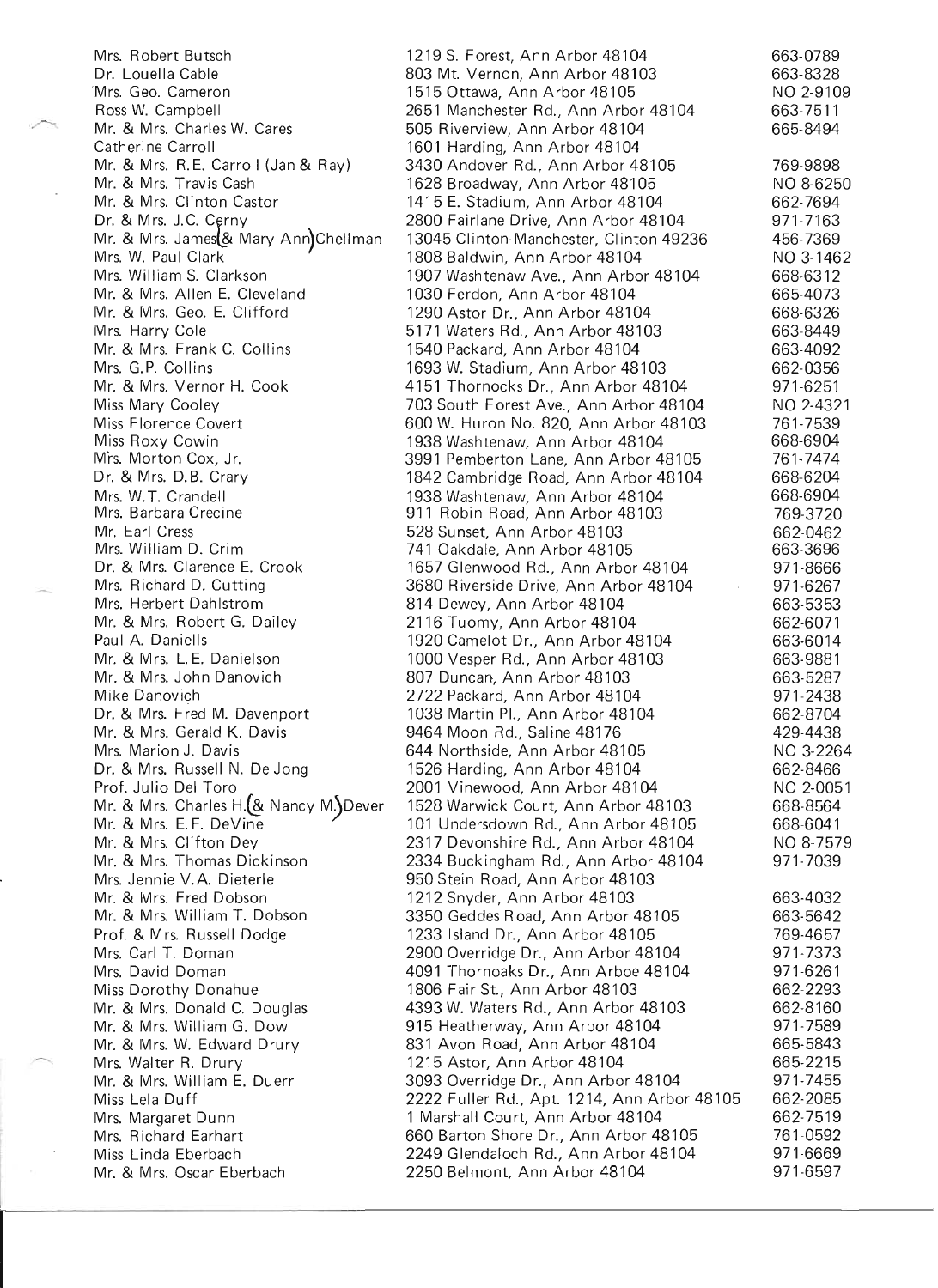Dr. & Mrs. Jos. Fisher 415 Washington, Chelsea 48118 Mr. & Mrs. Harlin Fraumann 10997 Fisk Rd., Clinton 49236 Mr. & Mrs. Ivan Glusac 1921 Mershon, Ann Arbor 48103

32

Mr. & Mrs. Robert Eberbach 2006 Medford Rd., Ann Arbor 48104 971-7916 Nelson W. Eddy **Nelson W. Eddy** 1117 S. State, Ann Arbor 48104 Mrs. Chas. Edmunds 1619 Cambridge, Ann Arbor 48104 663-6853 Mr. D. Ward Edwards 1206 Prescott, Ann Arbor 48103 662-2823 / --... Mr. & Mrs. Joseph Edwards 2107 Vinewood Blvd., Ann Arbor 48104 662-7040 Mr. & Mrs. Claude A. Eggertsen 1044 Ferdon, Ann Arbor 48104 NO 8-7196 Miss Florence M. Ehnis **4035 Weber Road, Saline 48176** 429-7133 Mr. & Mrs. Wilbur Elliott 1801 Covington, Ann Arbor 48103 665-8150 Mr. & Mrs. Fred B. Ensminger The Role of 2003 715 Forest. Ann Arbor 48104 NO 2-0830 Franklin LEverett 1200 Rosewood Ave., Ann Arbor 663-5723 Mr. & Mrs. Nathan Fairchild 2638 Fenwick Ct., Ann Arbor 48104 973-1565 Mrs. Winifred Favreau 1530 Hill, Ann Arbor 48104 668-8033 Mr. & Mrs. A. L. Fincher 1921 Raymond Court, Ann Arbor 48103 663-3901 Mr. & Mrs. Carl H. Fischer 1706 Morton Ave., Ann Arbor 48104 663-1914 Mr. & Mrs. Francis Fisher 2534 Esch, Ann Arbor 48104 971-8248 Rev. & Mrs. Frank & Harriett) Fitt 2220 Washtenaw Ave Apt. E, Ann Arbor 48104 662-9280 Foster Fletcher **1980 W Michigan Ave., Ypsilanti 48197** 434-0772 Miss Ruth L. Floyd 2512 Hawks, Ann Arbor 48104 971-1718 Mrs. Robert Ford 600 E. Washington, Ann Arbor 48108 662-1629 Mr. & Mrs. Dale Fosdick 3000 Hunting Valley, Ann Arbor 48104 971-7091 Mr. & Mrs. Wm. R. Foyle 1521 Harbrooke, Ann Arbor 48103 663-8159 Mr. & Mrs. Benj. Franklin, V 2009 E Stadium Blvd., Ann Arbor 48104 662-4288 Mrs. A. Franklin (Margaret B.) 2222 Fuller Rd Apt. 613, Ann Arbor 48105 668-7905 Mrs. Paul Franseth 321 Merriweather, Grosse Pointe 48236 Dr. & Mrs. Robert L. Fransway 2785 Park Ridge Dr., Ann Arbor 48103 NO 2-0940 Mr. & Mrs. Max Frisinger Box 519, Chelsea 48118 475-1249 Mr. & Mrs. Chas. Fuhrmann Rte 2 Roepcke Rd., Grass Lake 49240 475-2315 Mr. & Mrs. Ray Fullerton 1214 S. Seventh, Ann Arbor 48103 662-3057 Mr. & Mrs. Andrew J. Gale 2865 Gale Road, Ann Arbor 48104 482-2009 Miss Frances Gardner 715S. Forest, Ann Arbor 48104 665-7653 Mrs. Stanley Garn 2410 Londonderry, Ann Arbor 48104 665-5235 Dr. & Mrs. Neil Gates 1745 W. Stadium, Ann Arbor 48103 662-7127 Miss Ola Gates 2130 Pauline Apt. 302, Ann Arbor 48103 769-5230 Mr. & Mrs. Herbert Gauderer 4 Lois Ct., Ann Arbor 48105 668-7948 Mrs. D. L. G iltrow 3160 Lakewood, Ann Arbor 48103 663-1385 Dr. & Mrs. Carl Gingles 204 Mark Hannah Place, Ann Arbor 48103 662-0811 Mr. & Mrs. Robert C. Graham 925 Aherdren Dr., Ann Arbor 48104 971-6066 Anthony J. Glazko 1245 Fair Oaks, Ann Arbor 48104 665-6053 Wm. C. Grabb 325 Barton Shore Dr., Ann Arbor 48105 665-5201 Mrs. Gerald Graham 2648 Braeburn Circle, Ann Arbor 48104 973-1599 Mr. & Mrs. Donald H. Gray 813 Russett Rd., Ann Arbor 48103 761-2361 Mr. & Mrs. Harold Gray 1050 Wall St., Ann Arbor 48105 662-3476 Miss Ruth Gray 332 E. William, Ann Arbor 48108 662-6778 Elizabeth A. H. Green 1225 Ferdon Rd., Ann Arbor 48104 668-6971 Miss Ethel Green 910 Dewey, Ann Arbor 48104 662-1464 Mrs. Edna Greenman 2625 Traver Rd., Ann Arbor 48105 761-3594 Mr. & Mrs. Clair Griffin 5163 Waters Road, Ann Arbor 48103 Miss Barbara Griffin 5163 Waters Rd., Ann Arbor 48103 663-5700 Mrs. Addie May Groomes 317 N. Thayer, Ann Arbor 48104 665-4755 Mrs. I. Wm. Groomes 1209 S. State, Ann Arbor 48104 668-8534 Mrs. May Grossman 2043 Jackson Ave., No. 310, Ann Arbor 48103 665-4824 Mrs. Wm. T. Groves 1604 Morton, Ann Arbor 48104 668-6426 Mr. Otto Haab 534 Hill, Ann Arbor 48104 761-0054 Mrs. Harold Haines 2031 Medford, Ann Arbor 48104 971-8182 Mrs. Alice Haisley 1807 Waltham, Ann Arbor 48103 662-0405 Mrs. R.H. Halberg **1393 Arlington, Ann Arbor 48104** 971-6483 Mr. & Mrs. Warren R. Hale 1061 County Rd., Milan 48160 439-1226 Mrs. B. Nickels Hall 337 Maynard St., Ann Arbor 48108 668-7461 Miss Elsa Haller **410 S. Main, Ann Arbor 48104** 668-6224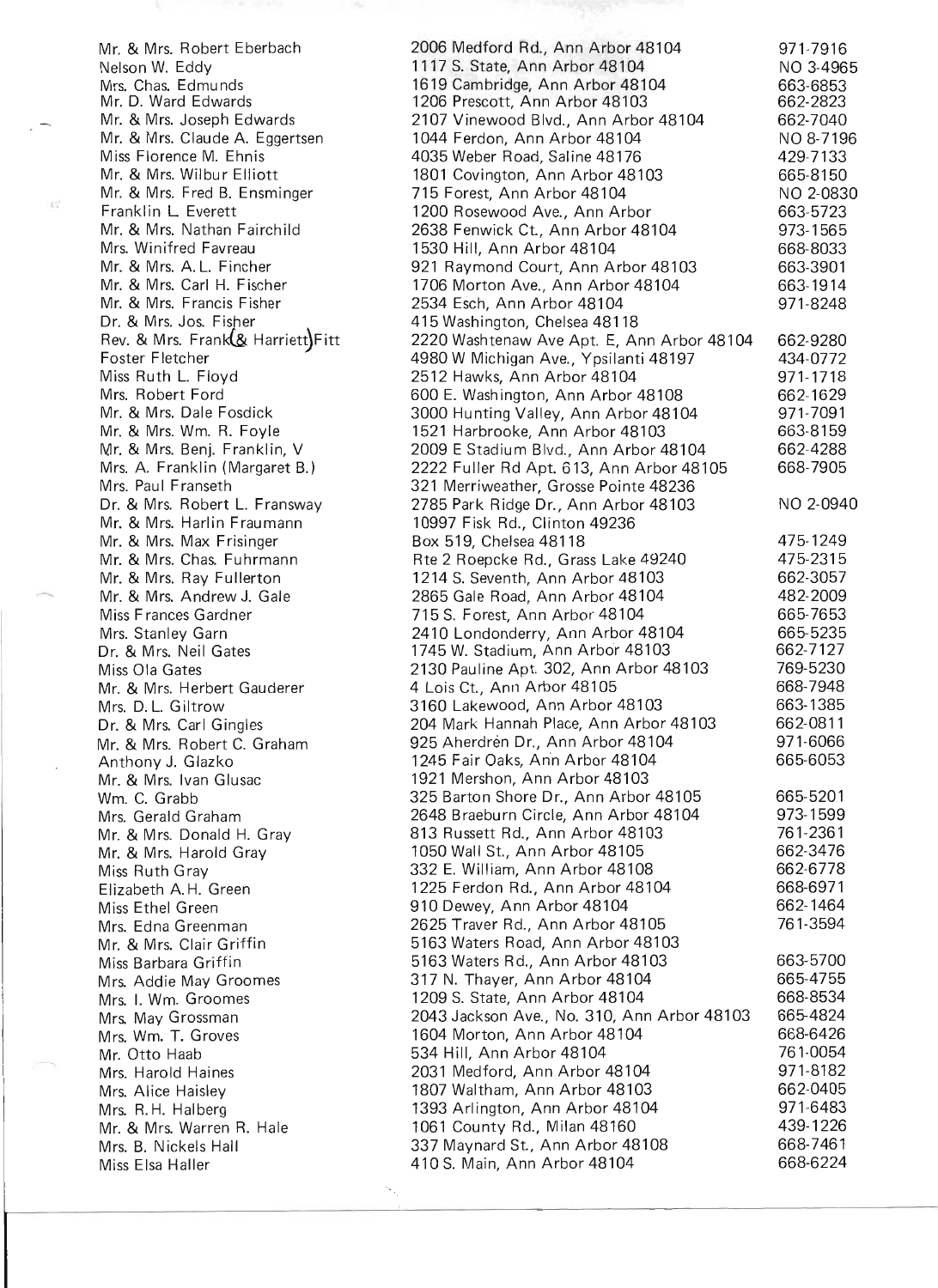Mr. & Mrs. Ralph Hammett Mr. & Mrs. Frederick Hammitt Marie S. Hansen Mr. Bernard Harkins Miss Eileen Harrison Mildred Jean Harter Mrs. S. K. Hartman Mrs. Norman Hartweg Margaret Harwick Dr. Harlan Hatcher Mr. & Mrs. John Hathaway Mr. & Mrs. Harold Haugh Mrs. Anthony Haven Mrs. Harry P. Hawkins Mr. & Mrs. Harry S. Hawkins Mrs. J. R. Hayden Miss C. Irene Hayner Mrs. J. G. Hays Wendel & Barbara Heers Vera Held Ernest Heller Dr. & Mrs. D.L. Hellman Dr. & Mrs. John W. Henderson Mr. & Mrs. Jas. Hendley Mrs. Eunice Hendrix L. Dell Henry, M. D. Mr. & Mrs. W.S. Herbert Mrs. Clara Hester Hildegarde Heusel Theodore Heusel Mr. & Mrs. Herb Hicks Mrs. Leonard Himler Mrs. Walter Hiscock Mrs. Nan P. Hodges Mrs. Leo Hoey Mr. & Mrs. J.D. Hogan Erwin L. Hogle Mr. & Mrs. John M. Holland Mrs. H.S. Holmes . Mrs. Carl Hood (Ellen) Mr. & Mrs. John L. Howley Ms. Helen Clare Hudson Mr. & Mrs. John Laurie Howley Mrs. Laurin R. Hunter Mr. & Mrs. Jay Huntington Ella Hymans Mr. & Mrs. Paul F. Icerman Mrs. Laura Ind Miss Ada Inglis Mrs. Katherine S. Inglis Mrs. Barbara A. Inwood Mr. & Mrs. Albert C. Jacobs Dr. & Mrs. David W. James Mrs. Elizabeth James c/o Laylin James Harriet Jameson , r. & Mrs. David W. James<br>Ars. Elizabeth James c/o Laylin James 107 Morr<br>Harriet Jameson 1130 W.<br>Samer & Mrs. Zenon Jaworskyi *Majow* 1602 Gran<br>Ar & Mrs. Farl F. Jedele 1902 Gran Le R. Mrs. Earl E. Jodalo Alice K. Johnson Mr. & Mrs. Edward O. Johnson Mrs. Irene B. Johnson Miss Pansy Johnson Thelma B. Johnson

2222 Fuller Rd., Apt. 913, Ann Arbor 48105 1306 Olivia, Ann Arbor 48104 2222 Fuller Rd., Apt. 915A, Ann Arbor 48105 1403 Packard, Ann Arbor 48104 322 E. Cross, Ypsilanti 48197 1305 Gardner, Ann Arbor 48104 Stockbridge, Mich. 49285 2506 Geddes, Ann Arbor 48104 1116 Pomona, Ann Arbor 48103 841 Greenhills Drive, Ann Arbor 48105 1407 Wakefield, Ann Arbor 48103 2205 Brockman Blvd., Ann Arbor 48104 2914 Packard, Ann Arbor 48104 1028 Martin Place, Ann Arbor 48104 2200 Lafayette Rd., Ann Arbor 48104 1530 Hill, Ann Arbor 48104 1310 Granger, Ann Arbor 48104 1555 Washtenaw Ave., Ann Arbor 48104 596 Kuehnle Ave., Ann Arbor 48103 2860 Carpenter Rd., Ann Arbor 48104 3770 Saline Rd., Ann Arbor 48103 560 Rock Creek Dr., Ann Arbor 48104 2113 Devonshire, Ann Arbor 48104 503 E. Main, Manchester 48158 1139 Vesper, Ann Arbor 48103 1444 W. Liberty, Ann Arbor 48103 2201 Woodside Rd., Ann Arbor 48104 2711 N. Maple, Ann Arbor 48103 2145 Medford Rd., Apt. 18, Ann Arbor 48104 1516 Warwick Court, Ann Arbor 48103 2027 Medford, Apt. K182, Ann Arbor 48104 2031 Medford, Ann Arbor 48104 454 Second St., Ann Arbor 48103 2940 Fuller Road, Ann Arbor 48105 8540 Island Lake Rd., Dexter 48130 P.O. Box 108, Ann Arbor 48107 1820 Avondale St., Ann Arbor 48103 1608 Waltham Dr., Ann Arbor 48103 809 Berkshire, Ann Arbor 48104 1218 Westmoorland, Ypsilanti 48197 635 Swift, Ann Arbor 48105 602 Monroe St #9, Ann Arbor 48104 635 Swift, Ann Arbor 48405. 3600 Geddes Rd., Ann Arbor 48105 350 Huntington Drive, Ann Arbor 48104 2222 Fuller Rd., Apt. 1113A, Ann Arbor 48105 320 Juniper Lane, Ann Arbor 48105 311 Pine Ridge, Ann Arbor 48103 2222 Fuller Rd., Apt:1113A, Ann Arbor 48105 2205 Highland Rd., Ann Arbor 48104 2887 Newport Rd., Ann Arbor 804 Berkshire Rd., Ann Arbor 48104 712 E. Ann Street, Ann Arbor 48104 107 Morrison, Easton, Pa. 18042 1130 W. Stadium, Ann Arbor 48103 1602 Granger, Ann Arbor 48104 902 Granger Ave., Ann Arbor 48104 1123 Vesper Rd., Ann Arbor 48103 2855 Dexter Rd., Ann Arbor 48103 2031 Medford, Ann Arbor 48104 1320 Forest Court, Ann Arbor 48104 1901 Crestland, Ann Arbor 48104 662-1470 663-2093 662-9730 662-1426 HU 2-1 153 662-6443 662-3892 NO 5-6593 761-1777 663-4897 665-8547 971-5880 662-0107 662-0783 668-8033 662-2986 662-1430 662-6458 971-0390 662-2649 663-2594 662-3723 662-4887 668-7292 663-5656 971-7730 662-4373 971-8378 971-8188 662-0865 . 665-5425 426-4724 662-2778 NO 2-4064 668-6476 482-8226 663-5363 769-8581 663-5363 768-8437 662-7263 662-2786 662-3430 668-8037 662-3560 665-8394 769-4571 668-8469 665-5590 662-3932 663-4917 NO 2-7865 662-1883 971-8178 663-4685 761-6992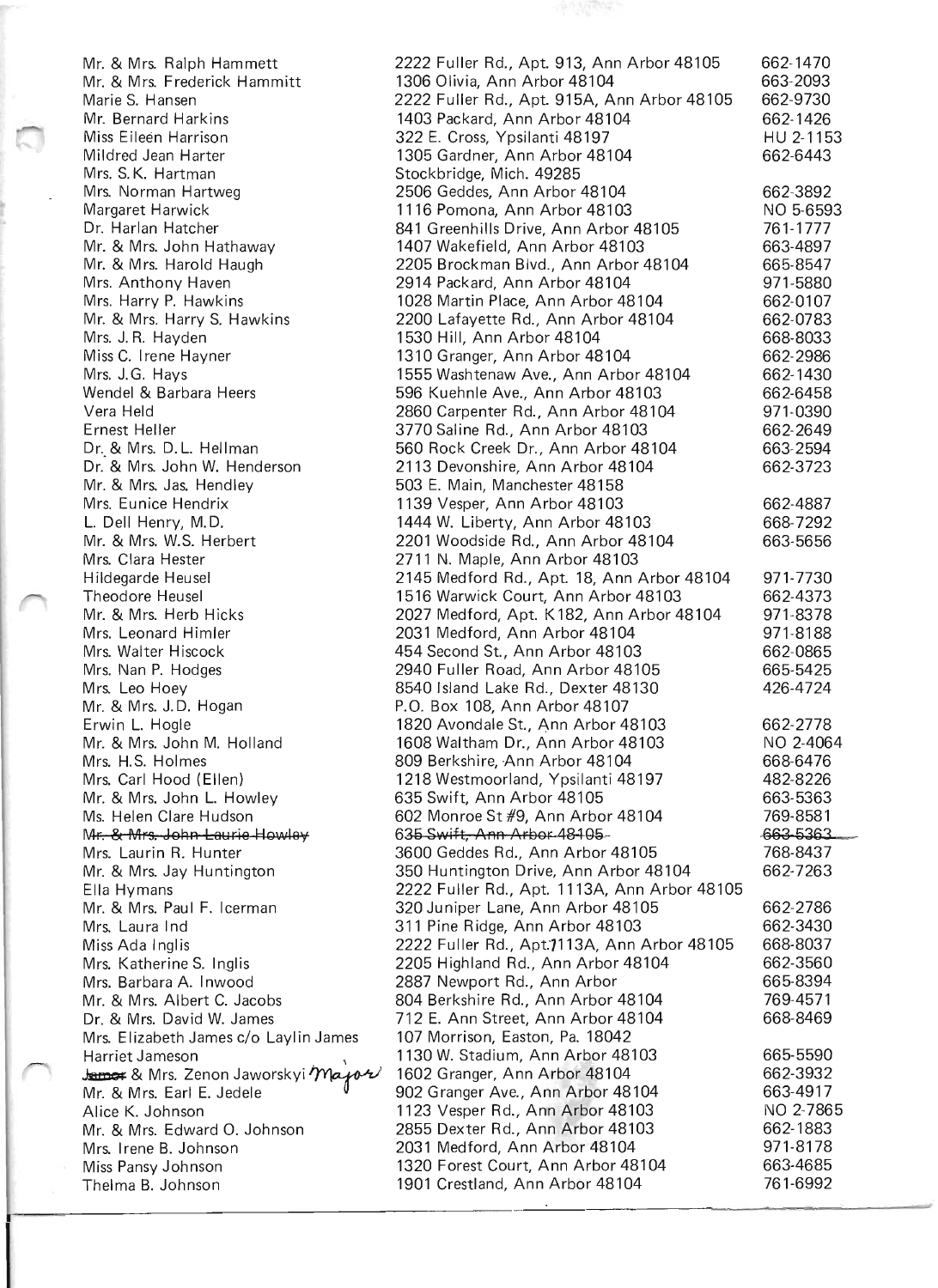~ Mr. Edgar Kaiser 940 N. Covert, Toledo 43617 Dr. Lewis B. Kellum 1919 Norway, Ann Arbor 48104 Mr. Ellis Martin  $R. \#1$ , Chelsea 48118

Mr. & Mrs. Charles W. Joiner 1345 Glendaloch Circle, Ann Arbor 48104 769-9890 Mr. & Mrs. Chester A. Jones 3300 Golfside, Ypsilanti 48197 434-0209 Harold L. Jones 2701 Glazier Road, Chelsea 48118 475-7278 Miss Alma Josenhaus 602 E. Ann, Ann Arbor 48108 662-0343 Mrs. John JUdson Cocoa Court 5305, Cape Coral, Florida 33904 80 Clark Ave., Coldwater, Mich. Mr. & Mrs. Frank Karpp 1548 Broadway, Ann Arbor 48105 662-2287 *t* Mr. & Mrs. Frank L. Kasper 1715 Morton, Ann Arbor 48104 663-8371 Dr. & Mrs. Donald L. Katz 2011 Washtenaw Ave., Ann Arbor 48104 663-5697 J. Warren Kays 1102 Olivia, Ann Arbor 48104 668-8758 Mrs. Michael Keebler 2315 Pittsfield Blvd., Ann Arbor 48104 971-8522 Mr. & Mrs. William R. Kelley 1237 Meadowbrook, Ann Arbor 48103 662-1934 Mr. & Mrs. Milton N. Kemnitz 1180 Bird Road, Ann Arbor 48103 662-8564 Miss Louise Kempf 2610 Saline Rd., Ann Arbor 48103 663-5608 Mr. & Mrs. Paul Kempf 2135 Tuomy Road, Ann Arbor 48104 761-1848 Milton G. Kendrick 327 South 4th Ave., Ann Arbor 48108 761-3527 Mrs. Jas. Kennedy 3595 Geddes, Ann Arbor 48105 662-3777 Mr. & Mrs. Donald H. Kenney 1908 Lorraine Place, Ann Arbor 48104 769-6865 Mrs. Elizabeth Kenvin 1005 Lincoln, Ann Arbor 48104 662-7137 Rev. & Mrs. Erich H. Kiehl 2623 Esch, Ann Arbor 48104 971-8326 Mr. & Mrs. David A. Killins 2485 Adare Road, Ann Arbor 48104 662-2264 Jean L. King . 3134 Sunnywood Dr., Ann Arbor 48103 769-8480 Mr. & Mrs. Russel G. Kinnel 1439 East Park Place, Ann Arbor 48104 663-4548 Mary A. Kinney 2117 Medford, Ann Arbor 48104 971-5542 Mr. & Mrs. Paul R. Kleinschmidt 3100 W. Northfield Church Rd., Ann Arbor 48105663-8977 Mr. & Mrs. Harry Klingler 225 Corrie Rd., Ann Arbor 48105 663-3152 Mrs. Edna Koch 517 Krause, Ann Arbor 48103 662-2971 Mrs. George H. Kratzmiller 113 N. Ingalls, Ann Arbor 48104 668-7863 Mary Ellen Krauss 1112 Maiden Lane Court, Ann Arbor 48105 Mr, & Mrs. Thomas F. Lacy 1832 Vinewood, Ann Arbor 481U4 663-5098 Mrs. Marguerite Lambert 2141 Medford Road Apt. 7, Ann Arbor 48104 971-2471 Mr. & Mrs. William Lands 2753 Manchester, Ann Arbor 48104 971-5724 Mr. & Mrs. Dale Larson 2886 W. Joy Road, Ann Arbor 48103 761-7496 Mr. & Mrs. John C. Larson 1812 Norway Rd., Ann Arbor 48104 663-2579 Lynn Laskey 201 West Main, Milan 48160 439-1173 Mrs. Walter Laubengayer 2014 Washtenaw, Ann Arbor 48104 663-5139 Mr. Edw. Lauer 1111 Michigan, Ann Arbor 48104 662-4018 Mrs. Paul A. Leidy 1509 Granger Ave., Ann Arbor 48104 Mr. & Mrs. H.J. Lepard 484 Barton Shore Dr., Ann Arbor 48105 662-2690 Mrs. Emma E. Lighthal! 1838 Vinewood Blvd., Ann Arbor 48104 668-6977 D. E. Limpert Box 524, Manchester 48158 428-8122 Mr. & Mrs. W.O. Lindquist 1620 Baltimore Terr., Manhattan, Kan. 66502 Mr. E.E. Lofberg 1607 Granger, Ann Arbor 48104 662-3517 Mrs. Albert Logan 1710 Cambridge Rd., Ann Arbor 48104 662-0791 Mrs. Jennie Lohmiller 917 S. State, Ann Arbor 48104 668-6766 Douglas Loree 1101 Baldwin, Ann Arbor 48104 NO 2-2427 Mr. Waldo Luick 3365 Jackson, Ann Arbor 48103 761-0823 Mr. & Mrs. K. Allin Luther 447 Hilldale Drive, Ann Arbor 48105 665-8106 Ruth Lutz 11030 Macon Rd., Saline 48176 429-5145 Florence F. Lyons (Mrs. J.K.) 6090 Oswego, Ann Arbor 48104 662-1096 Mr. & Mrs. Henry Lum 1515 S. State, Ann Arbor 48104 761 -1214 Marilyn J. Magoon 2718 Kenilworth Dr., Ann Arbor 48104 665-0304 Jeanette B. Mainwood 1310 Granger Ave., Ann Arbor 48104 662-1580 Dr. & Mrs. Steven Manikas 2222 Georgetown Blvd., Ann Arbor 48104 761 -5660 Mr. & Mrs. Paul Manning 1231 Naples Court, Ann Arbor 48103 668-7530 Mr. & Mrs. Fred N. Martin Jr. 18575 Grass Lake Rd., Manchester 475-2358 Mr. & Mrs. Kingsbury Marzaff 1420 Granger, Ann Arbor 48104 761-5372 Mr. & Mrs. Roger Maugh 3025 Exmoor, Ann Arbor 48104 971-7381 Mrs. John Maulbelsch 1474 Ardmore, Ann Arbor 48103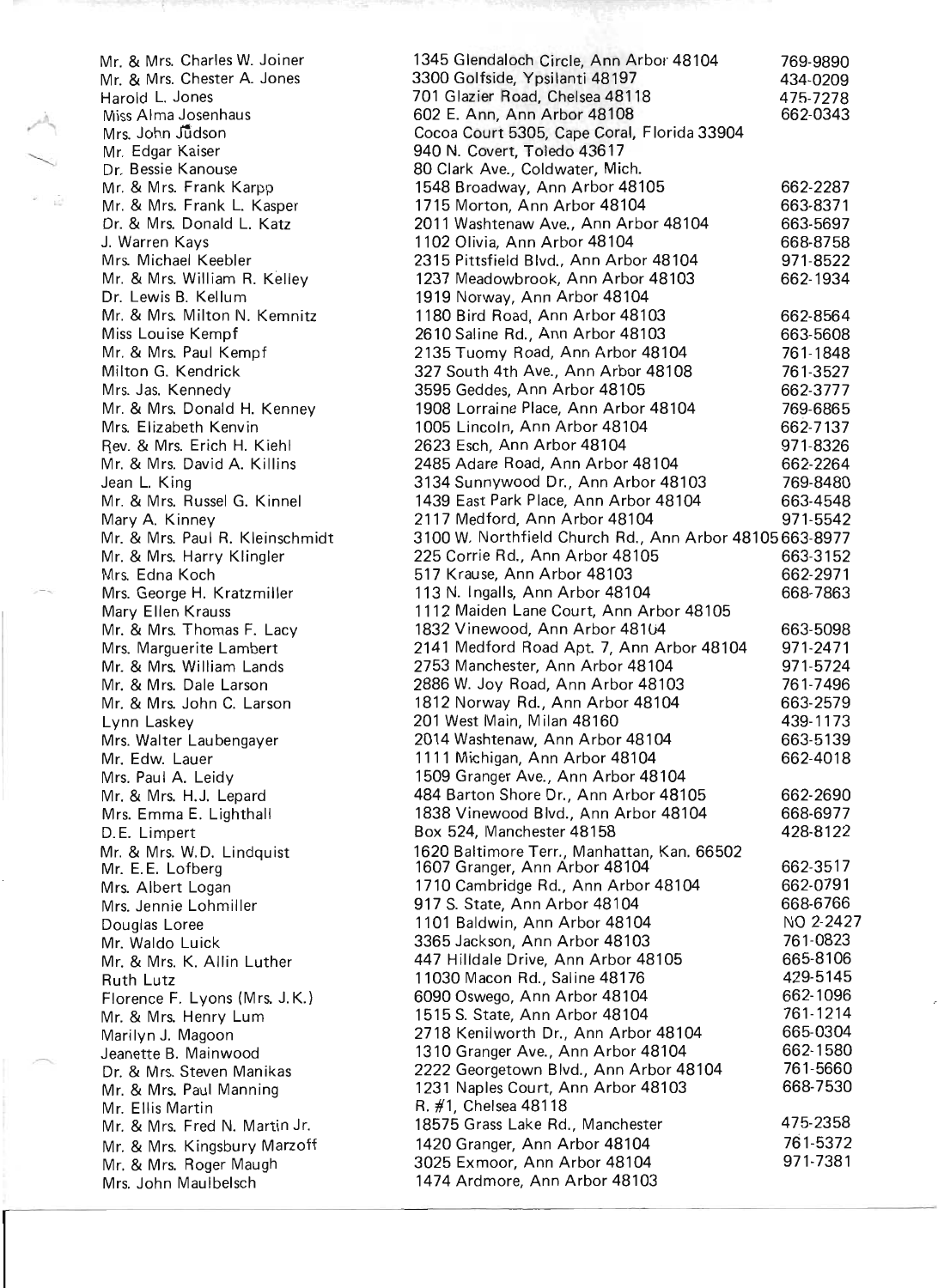Mr. & Mrs. David Maxfield Dr. Wolfgang W. May Miss Grace Maynard Mrs. Joseph McAllister Mr. & Mrs. Duncan McCallum Gary McKee<br>Mr. & Mrs. Robt. McNamee Mr. & Mrs. Elton McNeil Mrs. Loren McOmber Miss Joy Meier Edward H. Meyers Mrs. Bruce Miles Col. & Mrs. Henry W. Miller Mrs. Phyllis Miller Miss Doreen Misk Mrs. Thos. Monaghan Mr. & Mrs. John A. Moore Mr. & Mrs. Hudson Morton Mae Mulholland Dorothy V. Mummery Mr. & Mrs. Ralph W. Muncy Mr. & Mrs. Wm. J. Mundus Mr. J.J. Munro<br>Mr. & Mrs. Wm. Munz Maynard & Kelley Newton Mrs. Walter B. Niles Mrs. Roland Nissle Miss Lois Nowland Mrs. James Nutt Mrs. B. Frank Ohlinger Mr. & Mrs. James J. O'Kane Mr. & Mrs. L. Lamont Okey Martha K. Olmsted Mrs. Willard C. Olson Dr. & Mrs. Robert M. O'Neal Mr. & Mrs. Ben Oosterbaan Mr. & Mrs. John Orcutt Mr. & Mrs. Carroll Ordway Mr. & Mrs. David Osler Mrs. H. Osler<br>Mr. & Mrs. Peter Ostafin Mrs. Erwin James Otis. Mrs. Erwin C. Overbeck Mr. Edmund Palmer Mr. & Mrs. H.H. Peckham Mr. & Mrs. Shorey Peterson Mr. & Mrs. Ward D. Peterson Mr. & Mrs. Richard Pew Herbert Pfabe<br>Mrs. Joseph Pickl, Jr. Mrs. Henry D. Platt Robert H. Plummer Mr. & Mrs. David S. Pollock Mr. & Mrs. Milton Pool Mr. & Mrs. L. Norris Post Mr. & Mrs. Emerson Powrie<br>Mrs. Leon Pratt Dr. & Mrs. Donald J. Proctor Mr. & Mrs. Clinton E. Purdy Dr. & Mrs. Theophile Raphael Mrs. Albert J. Rapp Dr. & Mrs. Rigdon K. Ratliff Marjorie Reade<br>*Inu + nus, Gos Pfiffrer* 

| Ar. & Mrs. David Maxfield                  | 2217 Manchester, Ann Arbor 48104                                       | 971-6573             |
|--------------------------------------------|------------------------------------------------------------------------|----------------------|
| )r. Wolfgang W. May                        | 2010 Medford D234, Ann Arbor 48104                                     | 663-1474             |
| <i>A</i> iss Grace Maynard                 | 555 E William, Apt. 4B, Ann Arbor 48108                                | 663-5254             |
| ⁄lrs. Joseph McAllister                    | 2861 Crystal Drive, Dexter 48130                                       | 971-0778             |
| ۸r. & Mrs. Duncan McCallum                 | 3386 Bluelt, Ann Arbor 48105                                           | 769-4796             |
| Gary McKee                                 | 545 Catherine, Ann Arbor 48108                                         | 663-3055             |
| Vir. & Mrs. Robt. McNamee                  | 1533 Pine Valley, Ann Arbor 48104                                      | 971-6754             |
| Vir. & Mrs. Elton McNeil                   | 1626 Harbal, Ann Arbor 48105                                           | 663-0309             |
| Vlrs. Loren McOmber                        | 600 W. Huron, Ann Arbor 48103                                          | 669-8221             |
| Miss Joy Meier                             | 2200 Fuller Rd., Apt. 915B, Ann Arbor 48105                            | 662-0741             |
| Edward H. Meyers                           | 1312 Granger, Ann Arbor 48104                                          | 663-5805             |
| Mrs. Bruce Miles                           | 1935 Cambridge, Ann Arbor 48104                                        | 663-5586             |
| Col. & Mrs. Henry W. Miller                | Box 58, Barton Dr., Ann Arbor 48103                                    | 662-3844             |
| Mrs. Phyllis Miller                        | 1308 Broadway, Ann Arbor 48105                                         | 662-0740             |
| Miss Doreen Misk                           | 515 Catherine, Ann Arbor 48108                                         | 663-3055             |
| Mrs. Thos. Monaghan                        | 4479 E. Huron River Dr., Ann Arbor 48104                               | 971-6914             |
| Vlr. & Mrs. John A. Moore                  | 2770 Kimberly St., Ann Arbor 48104                                     | 665-5741             |
| Mr. & Mrs. Hudson Morton<br>Mae Mulholland | 2708 Brockman, Ann Arbor 48104                                         | 662-2634             |
| Dorothy V. Mummery                         | 514 Miller Rd., Ann Arbor 48103                                        | 663-5415             |
| Mr. & Mrs. Ralph W. Muncy                  | P.O. Box 538, Ann Arbor 48104                                          | 971-5766             |
| Mr. & Mrs. Wm. J. Mundus                   | 1015 Martin Place, Ann Arbor 48104<br>13 Regent Drive, Ann Arbor 48104 | 663-3761<br>663-8172 |
| √r. J.J. Munro                             | 826 Mt. Pleasant, Ann Arbor 48103                                      | 662-1411             |
| Vir. & Mrs. Wm. Munz                       | 1712 Sanford Place, Ann Arbor 48103                                    | 662-6910             |
| Maynard & Kelley Newton                    | 2349 E. Stadium Blvd., Ann Arbor 48104                                 | 662-2571             |
| Mrs. Walter B. Niles                       | 325 E. Jefferson, Ann Arbor 48104                                      | 663-4738             |
| Mrs. Roland Nissle                         | 3165 Geddes, Ann Arbor 48104                                           | NO 2-2492            |
| Miss Lois Nowland                          | 606 W. Davis, Ann Arbor 48103                                          | 668-8772             |
| ∕Irs. James Nutt                           | 519 Oswego, Ann Arbor 48104                                            | 663-0264             |
| Mrs. B. Frank Ohlinger                     | 451 S. 4th Ave., Ann Arbor 48104                                       | 668-8068             |
| Иr. & Mrs. James J. O'Kane                 | 1411 Avondale, Ann Arbor 48103                                         | 662-0634             |
| ۸r. & Mrs. L. Lamont Okey                  | 1105 Clair Circle, Ann Arbor 48105                                     | NO 3-5878            |
| Martha K. Olmsted                          | 1823 Arlington, Ann Arbor 48104                                        | 971-7580             |
| Mrs. Willard C. Olson                      | 301 Barton Shore Dr., Ann Arbor 48103                                  | NO 2-014             |
| Dr. & Mrs. Robert M. O'Neal                | 501 Onandaga St., Ann Arbor 48104                                      | 769-0238             |
| Vir. & Mrs. Ben Oosterbaan                 | 1265 Ferdon Rd., Ann Arbor 48104                                       | 663-1317             |
| Vlr. & Mrs. John Orcutt                    | 907 Granger, Ann Arbor 48104                                           | 662-8571             |
| Mr. & Mrs. Carroll Ordway                  | 385 Dancer, Dexter 48130                                               |                      |
| Mr. & Mrs. David Osler                     | 3081 Glacier Way, Ann Arbor 48105                                      | 662-8792             |
| Virs. H. Osler                             | 3091 Glacier Way, Ann Arbor 48105                                      | 662-2312             |
| Mr. & Mrs. Peter Ostafin                   | 2007 Delafield, Ann Arbor 48105                                        | 663-6286             |
| Mrs. Erwin James Otis                      | Hillside Terr. 1939 Jackson, Ann Arbor 48103                           | 769-2825             |
| Mrs. Erwin C. Overbeck                     | 2302 St. Francis Drive, Ann Arbor 48104                                | 971-8158             |
| Mr. Edmund Palmer                          | 403 Wesley, Ann Arbor 48103                                            | 668-7728             |
| √1r. & Mrs. H.H. Peckham                   | 2108 Vinewood, Ann Arbor 48104                                         | 662-8455             |
| Mr. & Mrs. Shorey Peterson                 | 1925 Norway Rd., Ann Arbor 48104                                       | NO 2-3758            |
| Mr. & Mrs. Ward D. Peterson                | 1325 Minerva Rd., Ann Arbor 48104                                      | 662-2349             |
| Mr. & Mrs. Richard Pew                     | 1703 E. Stadium, Ann Arbor 48104                                       | 665-6318             |
| Herbert Pfabe                              | 1701 Saunders Crescent, Ann Arbor 48103                                | 663-2968             |
| Mrs. Joseph Pickl, Jr.                     | 860 Colliston, Ann Arbor 48104                                         | 761-1868             |
| Mrs. Henry D. Platt                        | 1115 Woodlawn, Ann Arbor 48104                                         |                      |
| Robert H. Plummer                          | 2222 Fuller Road, Ann Arbor 48105                                      | 662-2839             |
| Mr. & Mrs. David S. Pollock                | 2446 Dorchester Rd., Ann Arbor 48104                                   | 971-6847             |
| Vir. & Mrs. Milton Pool                    | 5133 Waters Rd., Ann Arbor 48103                                       | 662-0553             |
| Vlr. & Mrs. L. Norris Post                 | 2226 Melrose Ave., Ann Arbor 48104                                     | 662-0456             |
| Mr. & Mrs. Emerson Powrie                  | 1749 Sanford, Ann Arbor 48103                                          | 662-7463             |
| Mrs. Leon Pratt                            | 517 Elm Street, Ann Arbor 48104                                        | 662-1707             |
| Dr. & Mrs. Donald J. Proctor               | 3415 Burbank Dr., Ann Arbor 48105                                      | 662-8690             |
| ۸r. & Mrs. Clinton E. Purdy                | 560 Barton Shore Dr., Ann Arbor 48105                                  | 668-7333             |
| Dr. & Mrs. Theophile Raphael               | 430 Hillspur Rd., Ann Arbor 48105                                      |                      |
| Mrs. Albert J. Rapp                        | 2035 Medford, Ann Arbor 48104                                          | 971-8177             |
| Dr. & Mrs. Rigdon K. Ratliff               | 231 Corrie Rd., Ann Arbor 48105                                        | 662-3527             |
| Marjorie Reade                             | 3107 Andrea Court, Ann Arbor 48103                                     | 668-7097             |
| 4 mis Oas Pfibhner                         | $4820$ Geddes Rd. A.A. 48105                                           | $663 - 1433$         |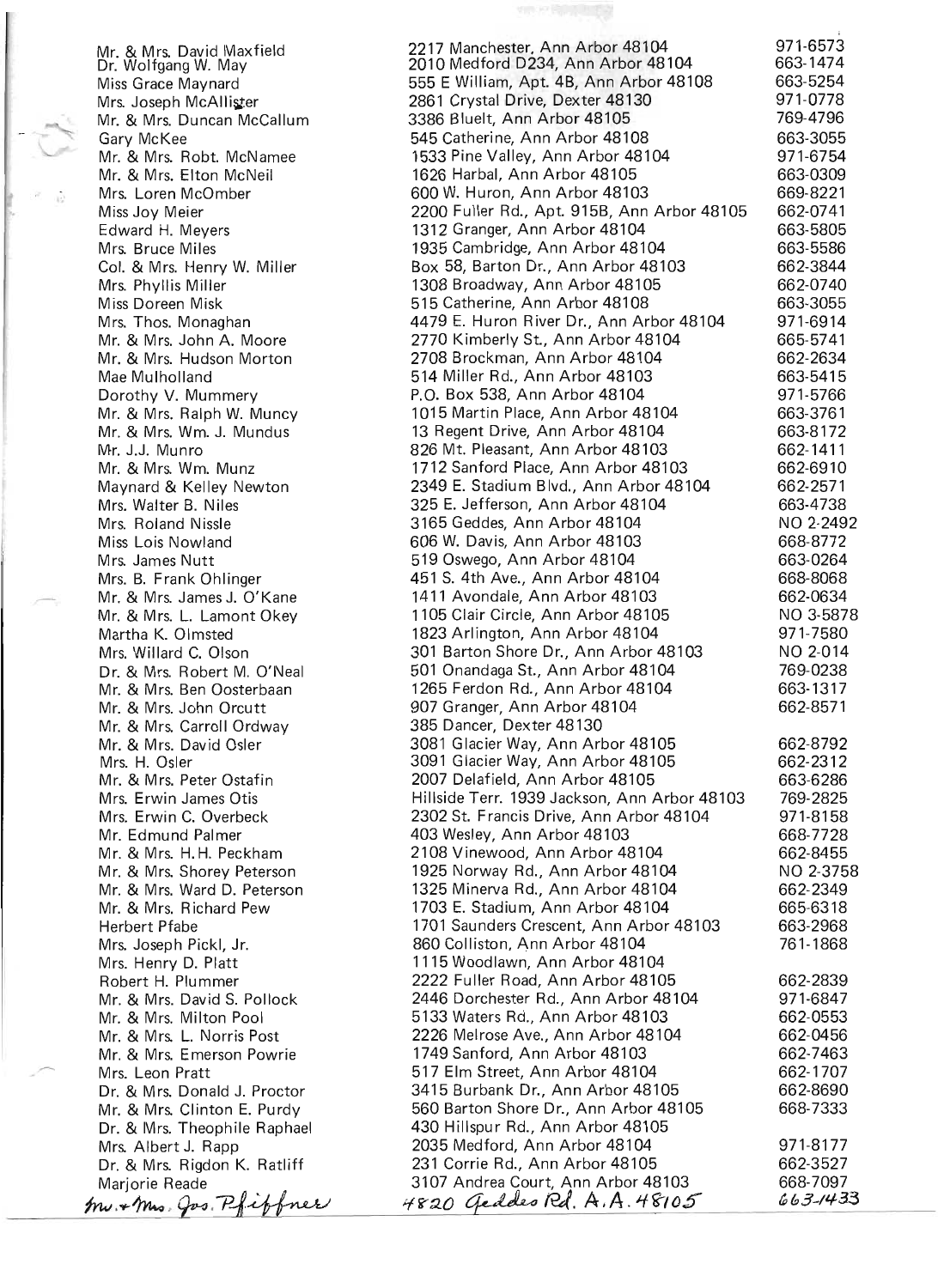Beth L. Reading (Mrs. Stuart A.) Mrs. Franklin Reck Mrs. Rudolph Reichert Mr. & Mrs. F.M. Remley Mr. & Mrs. Erwin Reule Jewel E. Reynolds Dr. Warner Rice Mr. & Mrs. John (& Eleanor) Riegel Mr. & Mrs. Fred Rogers Mr. Clare Rorabacher Dr. & Mrs. C. Howard Ross Mr. & Mrs. Robert Ross Miss Marion Rouse Mr. & Mrs. Clarence Roy Mr. Frank Royce Mr. & Mrs. Max M. Royce Miss Adelaide Rueger Mrs. Dorothy Russell Miss Helen Ryder Geo. W. Sallade, Mrs. Nathalie W. Sallade Mr. & Mrs. Wm. Sartin Mr. & Mrs. Ralph A. Sawyer Miss Bertha Schaffer Mrs. Erwin Schmid Miss Helen Schmutz Mr. & Mrs. Joseph Schnebelt Mr. Robert Schoen Mrs. Geraldine Seeback Mr. Floyd Sergeant Patricia Shaneyfelt Mrs. John M. Sheldon Mr. & Mrs. W.G. Shepherd Mr. & Mrs. John A. Sherzer Ms. Louise A. Shier Mrs. Harold Sias R. W. Siebert & Joann E. Mr. & Mrs. Joseph W. Simler Mrs. W.B. Simmons Mrs. Charles Sink Mrs. Sackett Skidmore Mrs. Ruth Skittenhelm Prof. Preston W. Siosson Dr. & Mrs. John W. Smillie Mr. & Mrs. Byron Soule Mr. & Mrs. John Splatt Mr. Raymond E. Spokes Mr. & Mrs. Beryl Spruce Elsa Staeb Mrs. Gerturde Staeb Mr.& Mrs. Neil Staebler Warren Staebler, Mr. Eck Stanger Miss Elizabeth Steere & Mary Steere Mary Steere Mary Steffek Mr. & Mrs. John C. Stegeman Mr. & Mrs. Erich Steiner Miss Wilma D. Steketee Mr. & Mrs. James & Barbara Stephenson Mr. Wystan Stevens Miss M. Virginia Stevenson

| 1700 Fernwood Dr., Ann Arbor 48104                       | 662-4682  |
|----------------------------------------------------------|-----------|
| 665 W. Main, Manchester 48158                            | 428-8852  |
| 1120 Baldwin, Ann Arbor 48104                            |           |
| 1012 Pomona, Ann Arbor 48103                             | 663-9414  |
| 2239 Medford, Ann Arbor 48104                            | 971-7048  |
| 1210 Franklin Blvd., Ann Arbor 48103                     | NO 2-0139 |
| 1305 Cambridge, Ann Arbor 48104                          |           |
| 2201 Highland Road, Ann Arbor 48104                      | 662-2275  |
| 2118 Vinewood, Ann Arbor 48104                           | 663-5580  |
| Box 154, Whitmore Lake 48189                             | 449-2786  |
| 1725 Glastonbury Ave., Ann Arbor 48103                   | 663-5453  |
| 18101 Bethel Church, Manchester 48158                    | 428-8577  |
| 104 N. Maple, Saline 48176                               |           |
| 631 Second St., Ann Arbor 48103                          | 665-9459  |
| 3165 Geddes, Ann Arbor 48105                             |           |
| 322 S. Revena Blvd., Ann Arbor 48103                     | 662-1098  |
| 3399 Dale View, Ann Arbor 48103                          | 662-0365  |
| 2300 Packard, Ann Arbor 48104                            | 662-8508  |
| 1310 Granger, Ann Arbor 48104                            | 662-2986  |
| 2307 Hill, Ann Arbor 48104                               | 662-3621  |
| 126 N. Division, Ann Arbor 48108                         | 662-1219  |
| Box 122, Dexter 48130                                    | 426-8400  |
| 1208 Wells St., Ann Arbor 48104                          | 662-1248  |
| 445 S. 4th Ave., Ann Arbor 48104                         |           |
| 438 S. 5th Ave., Ann Arbor 48104                         | 662-0401  |
| 2718 Beacon Hill, Ann Arbor 48104                        | 971-4509  |
| 3539 Hudson St., Dexter 48130                            | 426-8176  |
| 2091 Geddes, Saginaw 48603                               |           |
|                                                          |           |
| 217 S. Fifth Ave., Ann Arbor 48108                       | 663-0035  |
| 2220 Washtenaw, Ann Arbor 48104                          | 971-2600  |
| 11346 East Shore Drive, Whitmore Lake 48189              | 449-2594  |
| 2121 Tuomy Rd., Ann Arbor 48104                          | 761-3373  |
| 1547 Washtenaw Ave., Ann Arbor 48104                     | 665-0711  |
| 2305 Woodside Rd., Ann Arbor 48104                       | NO 3-2236 |
| 1320 Olivia, Ann Arbor 48104                             | 662-2357  |
| 650 S. Steinbach Rd., Chelsea 48118                      | 475-1076  |
| 1325 S. Maple Rd., Ann Arbor 48103                       | 971-0481  |
| 846 Wickfield Court, Box 1938, Ann Arbor 48106 NO 2-3563 |           |
| 530 Linden, Ann Arbor 48104                              | NO 3-3422 |
| 1325 Olivia, Ann Arbor 48104                             | NO 2-1926 |
| 2220 Washtenaw, Ann Arbor 48104                          | 761-9097  |
| 600 W. Huron, Ann Arbor 48108                            | NO 2-1749 |
| 2101 Devonshire, Ann Arbor 48104                         | NO 3-4464 |
| 1335 Fairlane, Ann Arbor 48104                           | 971-7155  |
| 268 Shoreview Dr., Chelsea 48118                         | 475-2238  |
| 2834 Elmwood, Ann Arbor 48104                            | 971-3138  |
| 1011 Spruce, Ann Arbor 48104                             | 971-7073  |
| 1257 Lincolnshire Lane, Ann Arbor 48103                  | 663-3989  |
| 408 S. 4th Ave., Apt. 3, Ann Arbor 48104                 | NO 2-2444 |
| 1421 Brooklyn, Ann Arbor 48104                           | NO 8-8848 |
| 601 Huron View, Ann Arbor 48103                          | 668-7057  |
| 517 Eberwhite, Ann Arbor 48103                           | 662-1558  |
| 2809 Brockman Blvd., Ann Arbor 48104                     | 668-7446  |
| 2461 Packard, Ann Arbor 48104                            | 971-6926  |
| 2461 Packard, Ann Arbor 48104                            | 971-6926  |
| 1902 Linwood, Ann Arbor 48103                            | 662-2905  |
| 2638 Bedford Rd., Ann Arbor 48104                        | 663-8377  |
| 268 Indian River Pl., Ann Arbor 48104                    | NO 2-2236 |
| 906 Hutchins Ave., Ann Arbor 48103                       | 662-4025  |
| 2217 Delaware Dr., Ann Arbor 48103                       | 663-9750  |
| 312 S. Division, Ann Arbor 48108                         | 761-4510  |
| 7 Ruthven Place, Ann Arbor 48104                         | 662-1501  |
|                                                          |           |